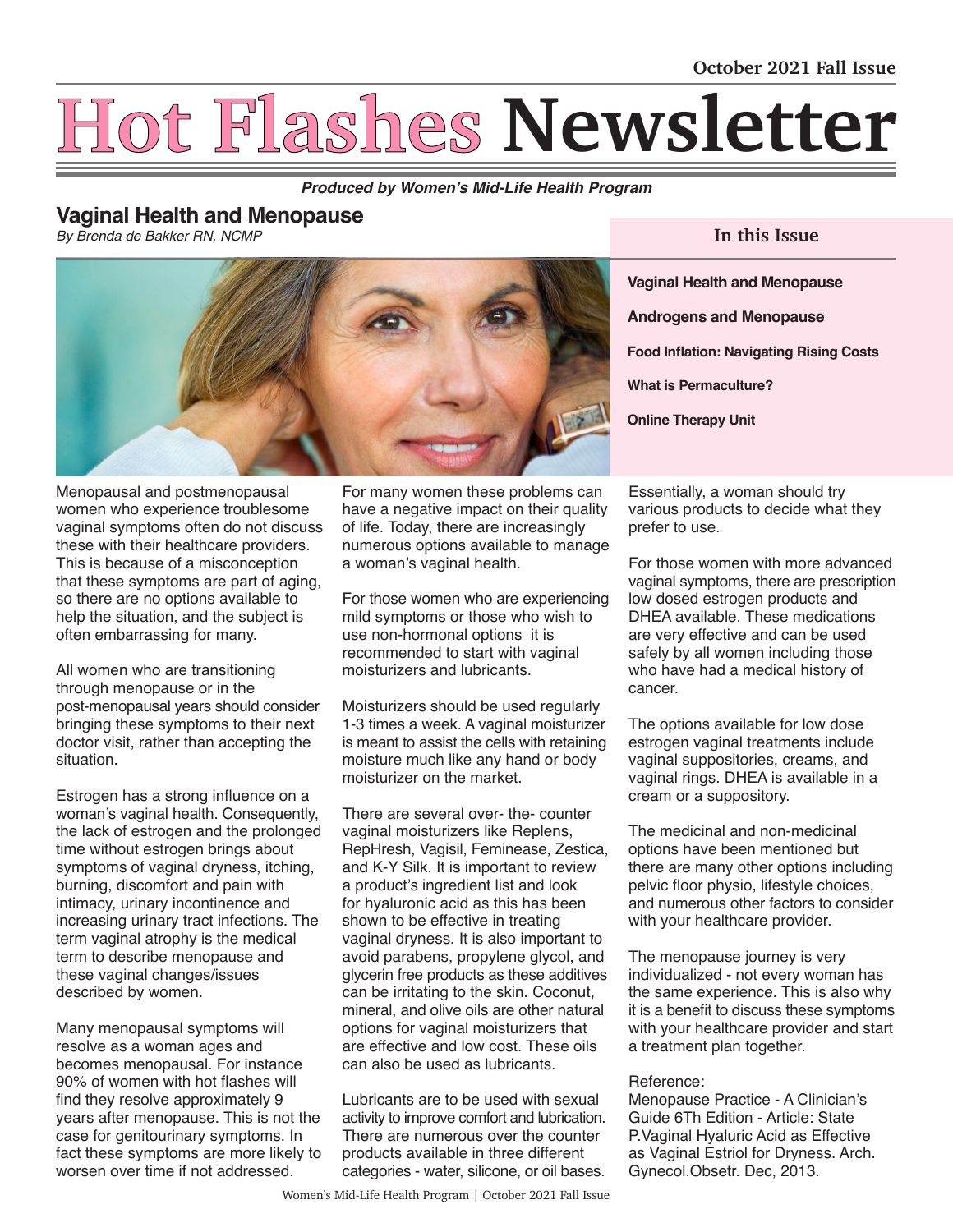# **Androgens and Menopause**

*By Angela Baerwald PhD, MD, CFPC*

Androgens are being recognized for playing important roles in women's health and well being, despite being produced in smaller quantities in women compared to men.

There are different types of androgens produced within the ovaries, adrenal glands and skin in women: Testosterone (T), dehydroepiandrosterone (DHEA), dehydroepiandrosterone sulphate (DHEAS), and androstenedione (A4).

Androgens are secreted into the bloodstream where they are primarily bound to 2 proteins: sex hormone binding globulin (SHBG) and albumin. Androgens that are not bound to proteins travel freely in the blood, enabling their activity in target tissues. Enzymes present in the skin, ovaries and adrenals can convert androgens from one type to another, leading to the biologically active form known as Dihydrotestosterone (DHT). Alternatively, androgens can function as precursor hormones which are then converted to estrogens. Enzymes present in the liver, muscles, fat, skin, kidneys or bones convert metabolites (breakdown) forms of hormones which are eventually excreted in the urine. Certain situations, such as obesity, Polycystic Ovarian Syndrome (PCOS), Insulin Resistance, and Congenital Adrenal Hyperplasia (CAH) can result in overproduction of androgens. By comparison, conditions which affect the functioning of the pituitary gland, adrenal glands, ovaries, and thyroid may lead to reduced androgen levels.

Women produce the greatest amount of androgens in their 20s-30s, followed by a gradual decrease. By age 40, androgens have decreased by 50% and by age 50, a further 25% reduction in androgens has occurred. Symptoms associated with the reduction in androgens as women age include decreased sex drive (i.e., libido) and decreased ability to have an orgasm (i.e., arousal). It is thought that low androgens interact with levels of a chemical in the brain, dopamine, to reduce sex drive. In addition to hormones, there are several other factors which influence sexual desire including closeness and communication in a relationship, as well as anxiety, and depression. Hypoactive Sexual Desire Disorder (HSDD) is the term used to describe decreased sexual desire, not



caused by another condition. When a woman reaches menopause at roughly age 51, a reduction in estrogen occurs much more abruptly to undetectable levels compared to the gradual reduction in androgens. As a result, there is a greater proportion of androgens to estrogens in the body. The imbalance of greater androgens compared to estrogens can result in facial hair growth, acne, and scalp hair loss (male pattern baldness).

Androgens, in addition to estrogen, play an important role in maintaining the structure and function of the genitourinary tract. As a woman ages and her androgen levels fall, she may notice anatomic/structural changes that occur in her vagina, labia, clitoris, urethra, and bladder. The cervix and vaginal tissues can thin (i.e. atrophy), shrink, and become dry. The pelvic floor muscles may become weak, such that the vagina and bladder can start to protrude through the vagina outside the body, referred to as a prolapse. These symptoms can be very bothersome, both physically and emotionally for women. Intercourse can become more painful and less enjoyable; bleeding during and after intercourse can occur. Some women experience more vaginal or urinary tract infections. Testosterone is thought to maintain metabolic function, muscle and bone strength, cardiovascular health as well as mood and cognitive function. Decreased testosterone function with age may therefore contribute to decreased metabolism, decreased bone density, depression, cardiovascular disease, as well as changes in concentration and memory.

A great deal of research is currently underway to understand the roles of androgen and the use of androgen medications in women as they reach menopause. There is much we don't know about the use of androgen supplementation in women, including long term risks versus benefits. Potential risks of androgen therapy include abnormal

hair growth, acne, irreversible deepening of the voice, as well as alterations in liver function and cholesterol. It is important to remain physically active, mentally engaged, maintain a balanced diet, and minimize substance use (smoking, alcohol, recreational drugs) to optimize our health and sexual function as we age. Androgen use, more specifically testosterone, is only approved in postmenopausal women with hypoactive sexual desire disorder (HSDD). Women using testosterone therapy are advised to use transdermal treatments (eg. patches, creams). It is recommended that they undergo bloodwork every 6 months to monitor their response to treatment and to ensure that androgen levels in their blood are not too high. If women do not notice a benefit by 6 months, they should discontinue use.

In summary, the production of androgens in women and interaction of androgens with other hormones and chemicals in the body is a very complex phenomenon. All women do not produce hormones equally. As a result, a treatment one woman receives may not be appropriate for another woman. If you have questions or concerns regarding menopausal symptoms, it is important to discuss them with your health care provider. A number of supports are available to you. Stay tuned for more information regarding the use of androgen therapy in women in the future!

#### References:

Davis et al. 2019. Global Consensus Position Statement on the Use of Testosterone Therapy for Women. JCEM 194(10): 4660-4666

Position Statement: The 2017 Hormone Therapy Position Statement of the North American Menopause Society. Menopause 24(7): 728-753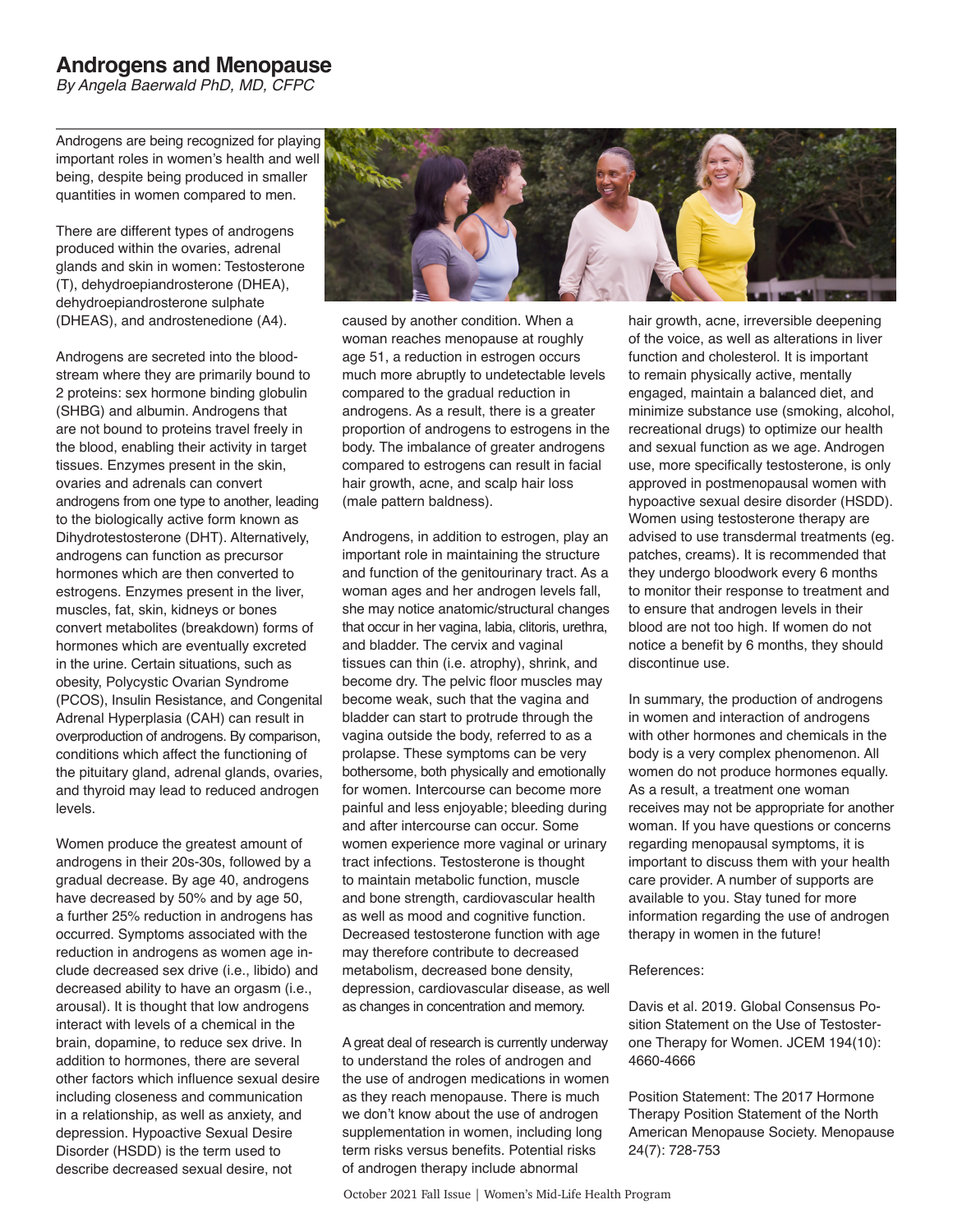## **Food Inflation: Navigating Rising Costs**

*By Nikole Tattrie RD, CNSC*

## **Pumpkin (or Squash) Mac 'n Cheese**



As the end of 2021 draws near, those who track spending may have noticed that their grocery bill has increased astronomically in the past year. According to Canada's Food Price Report 2021, it was anticipated that food prices would rise by 3.5% this year, which means the average family of four would spend nearly \$700 more on groceries compared to 2020. It comes as no surprise that Covid-19, which wreaked havoc on the 2020 economy, and continued to affect food prices throughout the past year. This is due to changes in demand, slowdowns and closures of food plants and distribution centres, and labour shortages. We are now also seeing climate change affecting the 2021 growing season in Canada, particularly on the prairies. It is safe to assume that food costs are going to continue to rise, which is why trimming your grocery budget - while still providing nutritious meals for your family - may be top of mind.

On a positive note, COVID-19 shutdown brought families back into their homes and kitchens and fostered the lost art of cooking and eating together at home. Pre-pandemic, Canadians were spending 38% of their food budgets on restaurants and food service with the remaining 62% being spent at grocery stores and markets. At the height of the pandemic, the spending at restaurants and food services plummeted to merely 9% of the average Canadian's food budget. Although this has recovered somewhat, maintain an eat-at-home-whenever-you-can approach is a sure way to not only save money, but also maintain control of the nutritional value of your food. Although may are once again working outside of the home and there is no longer time for sourdough, gardening, and cooling everything from scratch, finding easy recipes with inexpensive ingredients will shave off dollars. For instance, a stir fry made with frozen vegetables and a protein source can easily be whipped up in the

amount of time it takes a driver to pick up and deliver takeout meal and costs a fraction of the restaurant price. Also, the amount of salt, sugar, and fat you use at home can be drastically reduced.

The types of food you buy may also help in saving money. The 2021 watch-list items, meaning the items projected to increase the most in cost were bakery, meat, and vegetables. These comprise the staples in many Canadian's homes and generally provide valuable nutrition. Diversifying you family's diet may help reduce the impact these foods have on your grocery bill. Try substituting half the ground beef in a recipe for equal parts of cooked mashed lentils. Consider skipped the pre-made muffins and cooked from the store and make your own in large batches once a month. Try purchasing mostly in-season vegetables and look for "imperfect" products which are often sold at a discounted price. Trust your ability to create meals using sale items and be willing to experiment in the kitchen, rather than building your grocery list from what's listed on a recipe.

Additional tips for budgeting include looking at flyers and going to one store which has more of the items you need on sale, seeking out coupons through flyers or online, and using points and rewards programs or cash-back credit cards. Although food prices may seem out of control, you can maintain some control by being conscious of food trends and making deliberate purchasing decisions, even if it means getting a little more creative in the kitchen.

Reference:

https://www.dal.ca/sites/agri-food/research/ canada-s-food-price-report-2021.html



Try this autumn-inspired, hearty recipe if you're looking for a budget-friendly family meal.

#### Ingredients:

| 1              | can   | canned salmon, drained           |
|----------------|-------|----------------------------------|
| $\overline{2}$ | cups  | elbow macaroni (use whole        |
|                |       | wheat if available)              |
| $\frac{1}{4}$  | cup   | non-hydrogenated                 |
|                |       | margarine or butter              |
| 2              | Tbsp. | flour                            |
| $\overline{2}$ | cups  | milk (use cow's milk or          |
|                |       | substitute unsweetened           |
|                |       | plant-based beverage)            |
| $\frac{1}{2}$  | tsp   | pepper                           |
| $\frac{1}{4}$  | tsp   | nutmeg                           |
| 1              | tsp   | ground mustard                   |
| 1              | cup   | pumpkin puree (can               |
|                |       | substitute with frozen           |
|                |       | pureed butternut squash)         |
|                | cup   | shredded cheddar cheese          |
|                |       | (use more if you like it cheesy) |

#### Heat oven to 350 degrees F.

Make elbow macaroni el dente according to package directions. Drain and set aside. Melt butter in a medium saucepan over low-medium heat. Stir in flour and continue to stir until smooth. Stir in milk and bring to a simmer. Continue to stir for 1 minute until thickened. Remove from heat. Stir in pepper, nutmeg, and mustard. Add in pumpkin puree and ¾ of the cheese, stirring until melted. Add macaroni to the cheese mixture. Pour into baking dish. Top with remaining cheddar cheese.

Bake for 30 minutes or until bubbly.

Meal idea: Serve with baked chicken thighs and cooked frozen vegetable. This meal is sure to be popular among children and grandchildren.